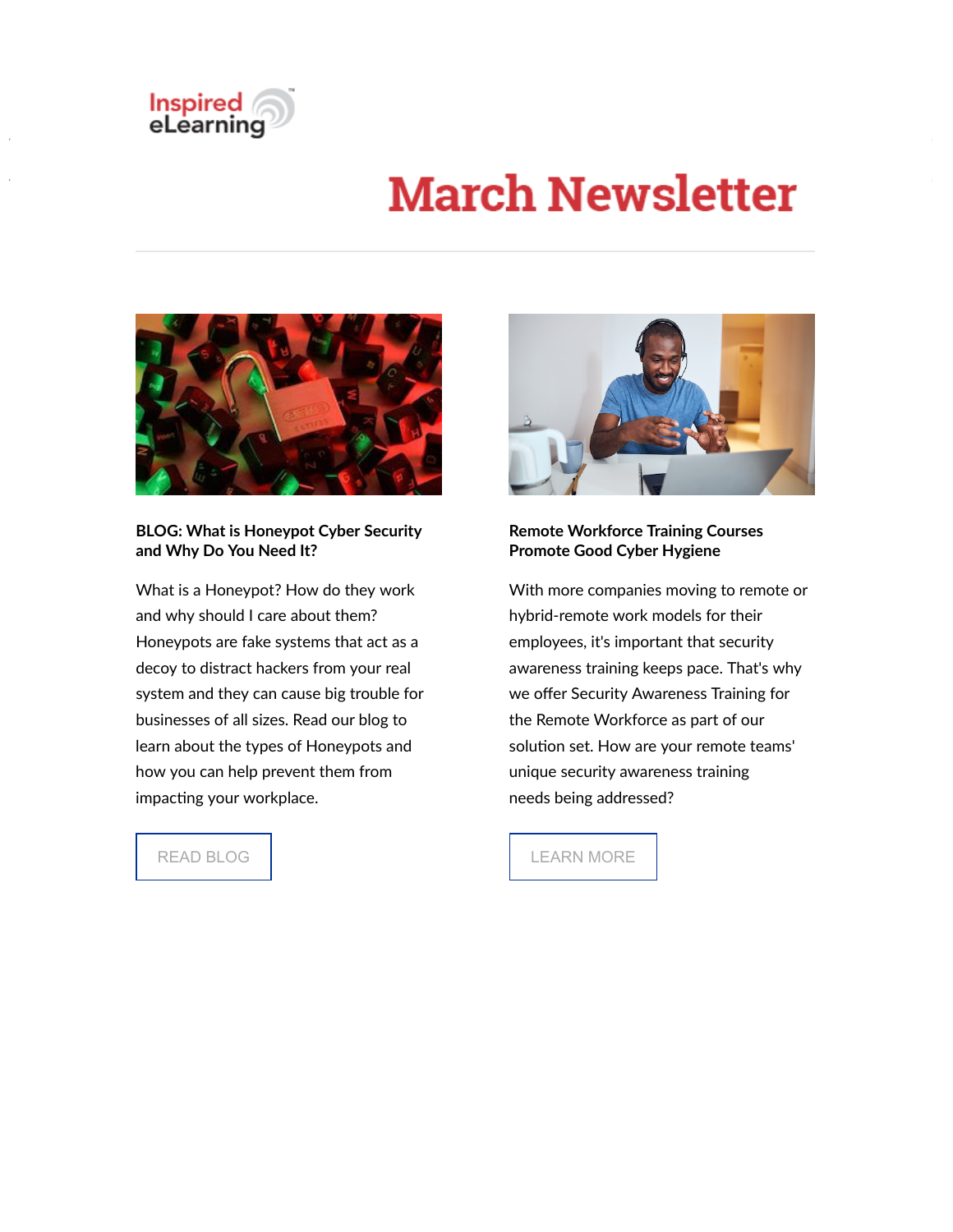# **When Stories Turn Into Deceptions**

A con usually starts with a story. In a typical scenario, a criminal picks a mark, shares a plausible story, and then waits for the chosen mark to fall for the line. Once the bait is picked up, the criminal steals the loot. Cybersecurity is no different. A recent blog published by Inspired eLearning introduces us to pretexting. Pretexting is a social engineering technique where hackers manipulate people into revealing confidential information after gaining their trust. How did they gain this trust? They tell a story.

This article explains what pretexting is. It reveals common patterns to watch out for and provides six real



life examples to show you how pretexting works in the real world. It concludes with three proven strategies to help you overcome pretexting.

The takeaway? Dedicated cyber security awareness training on a regular basis through a worldclass training platform like Inspired eLearning can help all of us to spot the schemes attackers are using no matter how creative they are!

Read the full article here: [What is Pretexting in Cybersecurity?](https://inspiredelearning.com/blog/what-is-pretexting-in-cybersecurity-overview-how-to-prevent-it/)

[READ THE ARTICLE](https://inspiredelearning.com/blog/what-is-pretexting-in-cybersecurity-overview-how-to-prevent-it/)

## **FBI Reports Surge in Business Email Compromise - Are You Protected?**

FBI Reports Surge in Business Email Compromise - Are You Protected? With the increase in people working from home as well as hybrid working practices, the FBI has seen a large jump in the number of Business Email Compromise (BEC) scams over the past two years. Scammers are using virtual meeting applications to instruct victims to send unauthorized transfers of funds to fraudulent accounts.

If your business is worried about BEC, you need to ensure that you are investing in technology, training and tools to keep your network, users and data safe. Take a look at [VIPRE Edge Defense](https://www.vipre.com/products/business-protection/solutions/edge-defense/)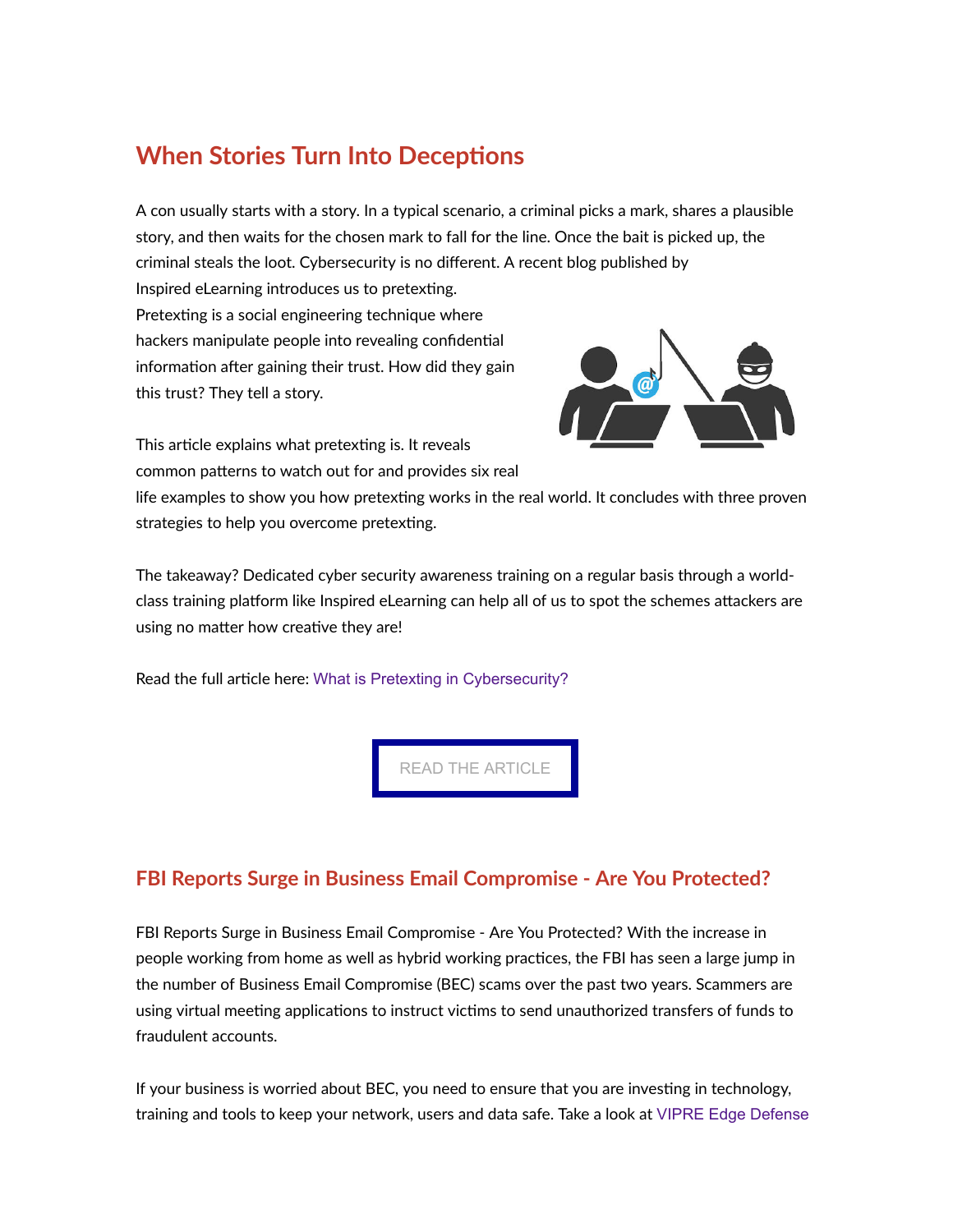– a full security suite which does exactly that – advanced email security and encryption, year-round user training and phishing simulations, as well as human-led DLP.



[LEARN MORE](https://www.vipre.com/products/business-protection/solutions/edge-defense/)

## **Keep Your Networks and Your Data Safe with Automated Vulnerability and Patch Management**

A key area of cybersecurity defense that is often overlooked is Vulnerability and Patch Management, but we have a simple solution for that - [VIPRE Endpoint Cloud](https://www.vipre.com/products/business-protection/cloud-endpoints-protection/). By easily identifying and highlighting vulnerabilities in the management console, IT admins can apply recommended patches instantly, keeping their networks, data and people safe from out of date software exploitation.

[Contact](mailto:sales@inspiredelearning.com?subject=VIPRE%20Endpoint%20Cloud%20Information%20Request) your Inspired eLearning account manager today and find out how you can expand the protection of your networks.

[DOWNLOAD DATASHEET](https://global.vipre.com/wp-content/uploads/2022/02/VIPRE_EndpointSecurityCloud_Datasheet_UKI-022022-3.pdf)